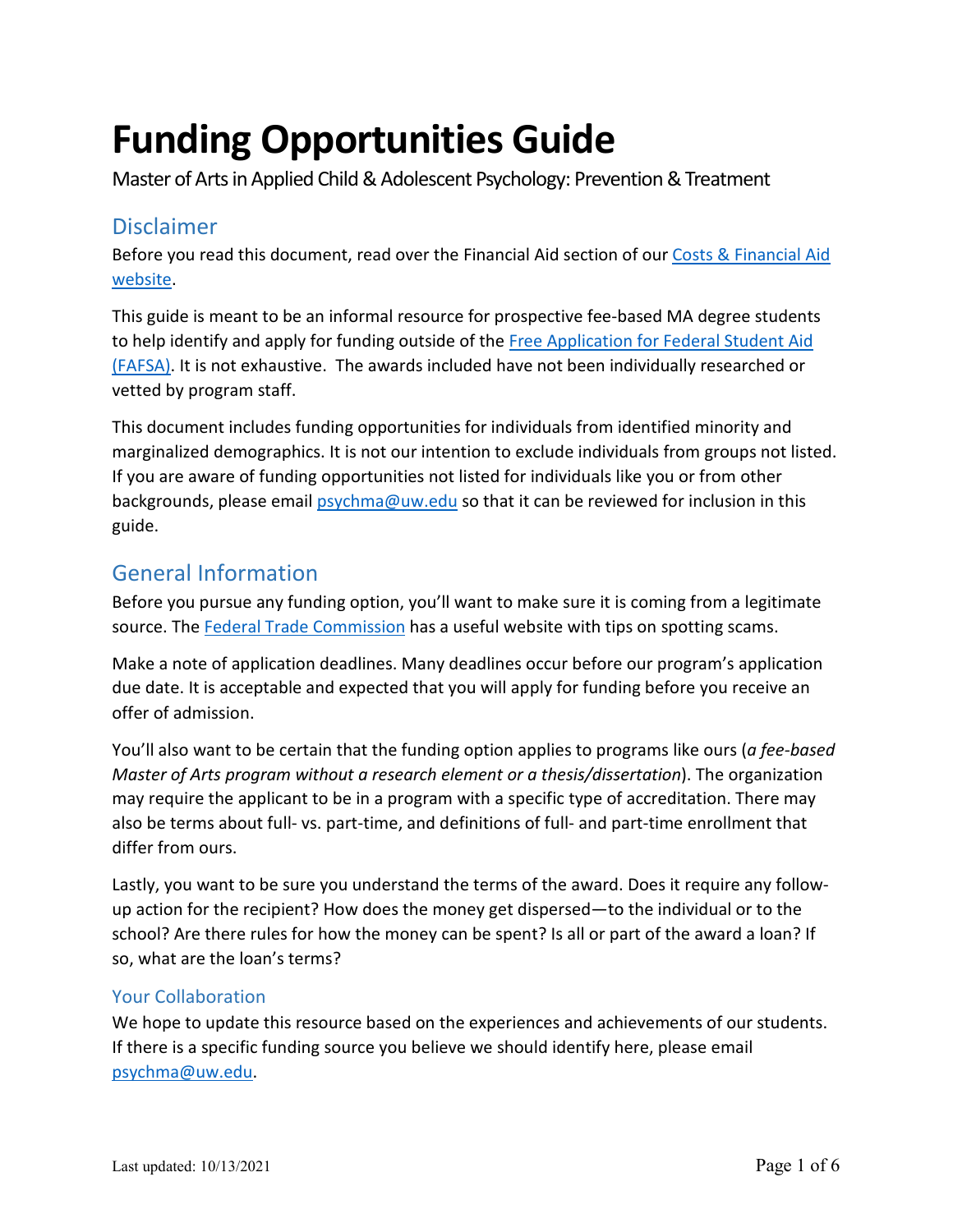In addition, we hope to list awards and scholarships granted to our students. If you receive any funding outside of Federal Student Aid, please email [psychma@uw.edu](mailto:psychma@uw.edu) so that your award can be added to this document as a funding option for future students to consider. Your personal information will be kept anonymous. Your email should include:

- The name of the award, scholarship, or fellowship
- Whether it is an award or a loan (meaning that at least a portion of it must be paid back in the future)
- The funding organization's website
- The dollar amount of its value
- Potential drawbacks
- Other general information you feel it would benefit applicants to know

# **Databases**

[TheWashBoard.org](https://fortress.wa.gov/wsac/thewashboard/login.aspx) helps connect Washington state students with in-state scholarship opportunities.

Some colleges and universities offer a graduate funding resource or have a funding expert on staff. If you are a current or admitted graduate student of the University of Washington, this resource is the [Graduate Funding Information Service \(GFIS\).](http://www.lib.washington.edu/commons/services/gfis) Some sections of the GFIS website and linked resources are available only to currently enrolled students, including the large [GrantForward](https://www.grantforward.com/index) database. However, GFIS also connects users to publicly accessible funding databases, such as the [UCLA Graduate and Postdoctoral Extramural Support \(GRAPES\)](http://grad.ucla.edu/funding/) database and the [MSU Grants to Individuals](http://staff.lib.msu.edu/harris23/grants/3subject.htm) site (you do not need to be affiliated with these schools in order to access these resources and they contain opportunities relevant to all graduate students).

GFIS also maintains [a funding blog](http://blogs.uw.edu/gfis/) that posts both UW-specific and external funding opportunities appropriate to new or continuing graduate students, including tuition, travel, conference, and research funding options. Opportunities are posted on a rolling basis, approximately 4-6 weeks before the relevant deadlines, so keeping up with the blog will ensure you are aware of major graduate funding sources.

If you are outside of the UW system, you may want to check with your own undergraduate institution to see if they have a graduate funding resource you can consult with.

# MA in Applied Child & Adolescent Psychology Scholarship

The **Master of Arts in Applied Child & Adolescent Psychology Scholarship** enables traditionally underserved students of exceptional ability and financial need to obtain financial support for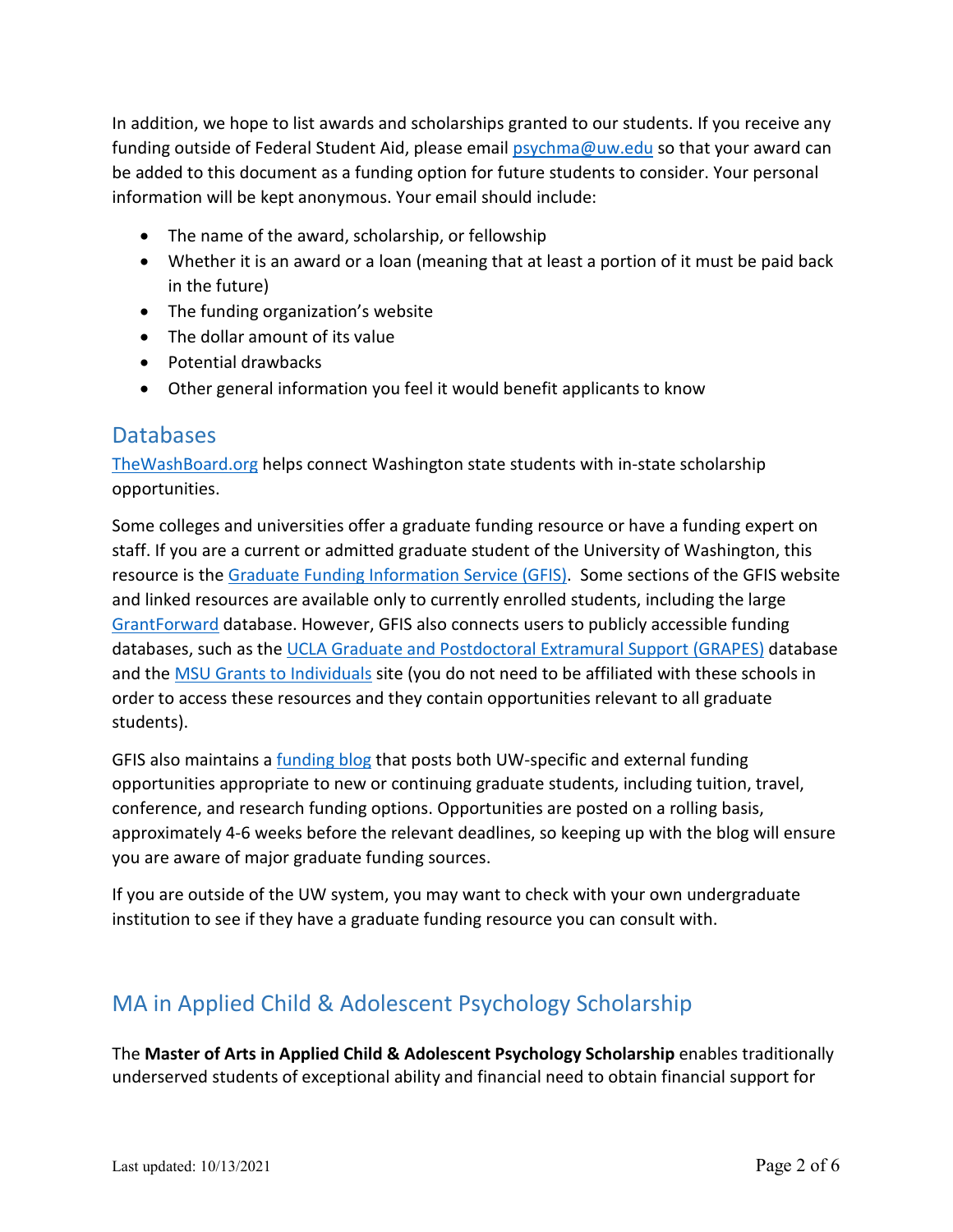graduate level study in the Master of Arts in Applied Child & Adolescent Psychology program. The scholarship awards one-time tuition and fee waivers up to \$10,000 per student per year.

Only applicants who have been offered interviews for admission into the MA program will be provided with scholarship application instructions and guidelines. These applicants will typically be contacted in February for interview scheduling and scholarship application instructions.

# **Funding by Demographic**

General

- Alpha Kappa Alpha Educational Advancement Foundation Financial Assistance Scholarship:<https://akaeaf.org/scholarships#graduate>
- APF Graduate Student Scholarships[: https://www.apa.org/apf/funding/cogdop?tab=1](https://www.apa.org/apf/funding/cogdop?tab=1)
- Mortar Board Alumni/Tolo Foundation Scholarships: <http://www.mortarboardtolo.org/scholarships/>
- Helen Dyrdal Scholarship: [http://www.washboard.org/ScholarshipDetails/Renton+Community+Foundation/2018-](http://www.washboard.org/ScholarshipDetails/Renton+Community+Foundation/2018-2019/Helen+Dyrdal+Fund+Graduate+Scholarship) [2019/Helen+Dyrdal+Fund+Graduate+Scholarship](http://www.washboard.org/ScholarshipDetails/Renton+Community+Foundation/2018-2019/Helen+Dyrdal+Fund+Graduate+Scholarship)
- Meyer-White Scholarship: [http://www.washboard.org/ScholarshipDetails/Seattle+Foundation/2018-](http://www.washboard.org/ScholarshipDetails/Seattle+Foundation/2018-2019/Walter+H+Meyer+-+Garry+L+White+Memorial+Scholarship) [2019/Walter+H+Meyer+-+Garry+L+White+Memorial+Scholarship](http://www.washboard.org/ScholarshipDetails/Seattle+Foundation/2018-2019/Walter+H+Meyer+-+Garry+L+White+Memorial+Scholarship)
- Bill Raskob Foundation Interest-Free Loan Program: <http://www.billraskob.org/index.html>
- UW Multicultural Alumni Partnership Scholarship: <https://www.washington.edu/alumni/map-scholarship-information-and-application/>
- [American Psychological Foundation Graduate Student Scholarships](https://www.apa.org/apf/funding/cogdop.aspx?tab=1) offers general scholarships for graduate students in psychology.
- [Pi Gamma Mu Scholarships](http://pigammamu.org/scholarships.html) (International Honor Society in Social Sciences)
- [Violet and Cyril Franks Scholarship](https://www.apa.org/apf/funding/franks.aspx?tab=1) for work in stigma related to mental illness
- [Quell](http://thequellfoundation.org/#shaping) Foundation for students pursuing a degree in psychology
- [Mesothelioma Scholarship](https://www.mesothelioma.com/scholarship/) for students living with cancer or watching a loved one battle cancer
- [Helen Dyrdal Memorial Graduate Scholarship](http://www.rentonfoundation.org/list-of-scholarships.html) is for graduate students pursuing a career in a "helping profession". Students must reside in King County and have graduated from a **Renton High School.** Awards range between \$2,500 - \$7,500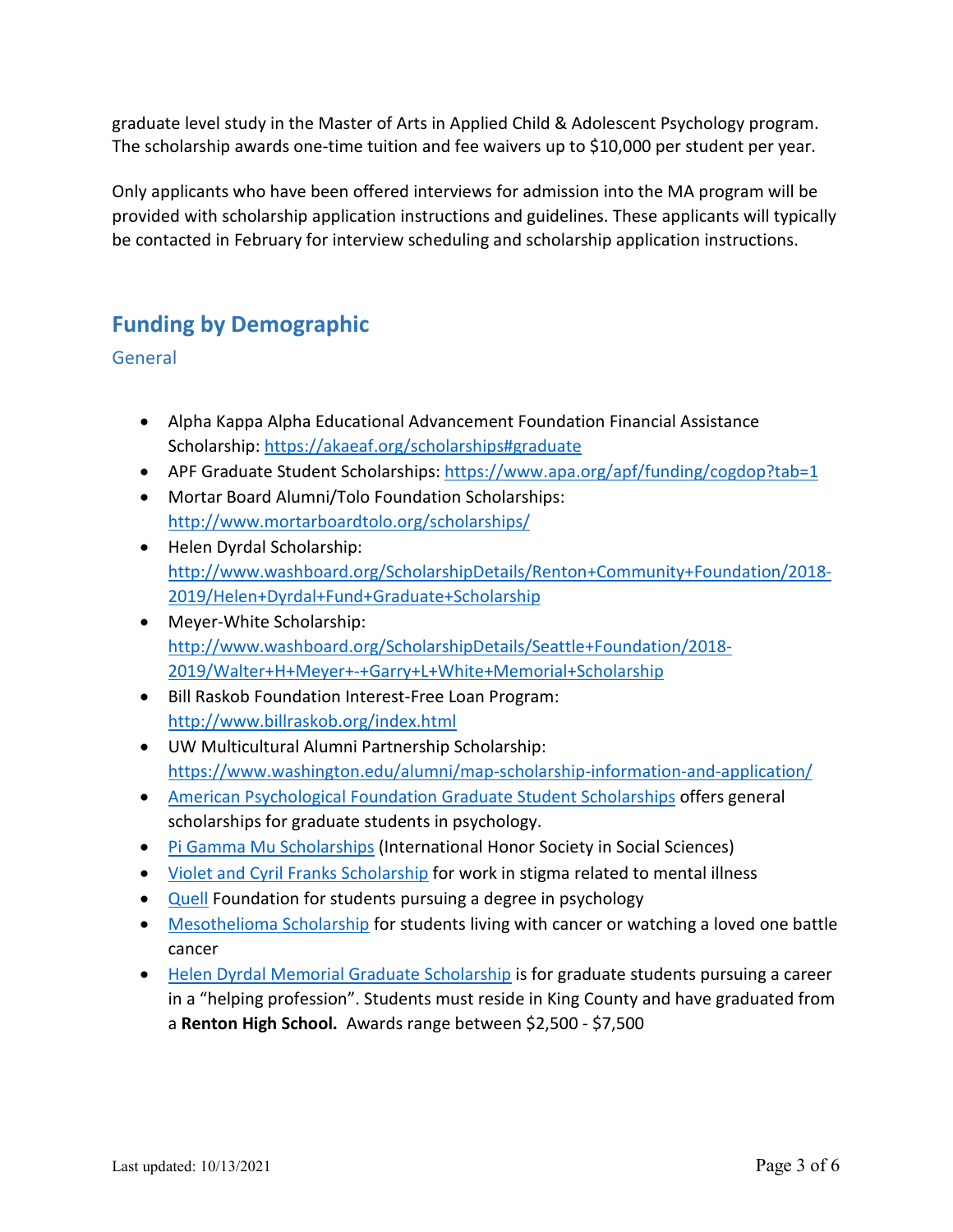### Asian American

• [Atsuhiko Tateuchi Memorial Scholarship](https://seattlefoundation.smapply.org/prog/2021_tateuchi_scholarship/) is for students of Japanese or Asian ancestry from WA, OR, CA, HI or AL entering a graduate program.

#### BIPOC Graduate Students

- Minority Scholarship Program for Graduate Training in School Psychology: [https://apps.nasponline.org/membership-and-community/grants/MSP\\_APP/index.aspx](https://apps.nasponline.org/membership-and-community/grants/MSP_APP/index.aspx)
- [UW Graduate School's Office of Graduate Student Equity & Excellence](https://grad.uw.edu/equity-inclusion-and-diversity/gsee/)

#### Black Women

• Zeta Phi Beta Sorority General Graduate Fellowships: <https://www.apa.org/about/awards/zetaphibeta-fellow>

#### Iranian Descent

• Momeni Foundation Financial Assistance Scholarship: <https://momenifoundation.org/blog1/financial-assistance-scholarship-application/>

#### Jewish Community

• [Hillel at the UW](https://www.hilleluw.org/scholarships-grants/) offers scholarships for Jewish students with established ties with Hillel at the UW

#### Korean American

• [Korean American Scholarship Foundation: Western Regional Chapter Scholarship](http://we.discover.uw.edu/NTI3LUFIUi0yNjUAAAF9KqmblmFNDYR3Eu1YHXRMJ9Fprn7h42jTXfMfc3sZSQqWFPxxA-Lli1G6YZl6a1KqJnS4Uoc=): <https://www.kasf.org/apply-wrc/>

#### Latinx

- Hispanic Scholarship Fund: [https://www.hsf.net/en\\_US/scholarship](https://www.hsf.net/en_US/scholarship)
- UW Latino/a Scholars Graduate School Fellowship: [http://grad.uw.edu/graduate](http://grad.uw.edu/graduate-student-funding/for-students/fellowships/list-of-fellowships/latino-scholars-graduate-school-fellowship/)[student-funding/for-students/fellowships/list-of-fellowships/latino-scholars-graduate](http://grad.uw.edu/graduate-student-funding/for-students/fellowships/list-of-fellowships/latino-scholars-graduate-school-fellowship/)[school-fellowship/](http://grad.uw.edu/graduate-student-funding/for-students/fellowships/list-of-fellowships/latino-scholars-graduate-school-fellowship/)
- La Unidad Latina Foundation Scholarships:<https://www.lulf.org/apply/>

#### LGBTQIA+

• The [Greater Seattle Business Association \(GSBA\) Scholarship Fund](http://www.thegsba.org/scholarship-home) awards scholarships to LGBTQ and allied students who exhibit leadership potential, demonstrate strong academic abilities, and are actively involved in school and community organizations.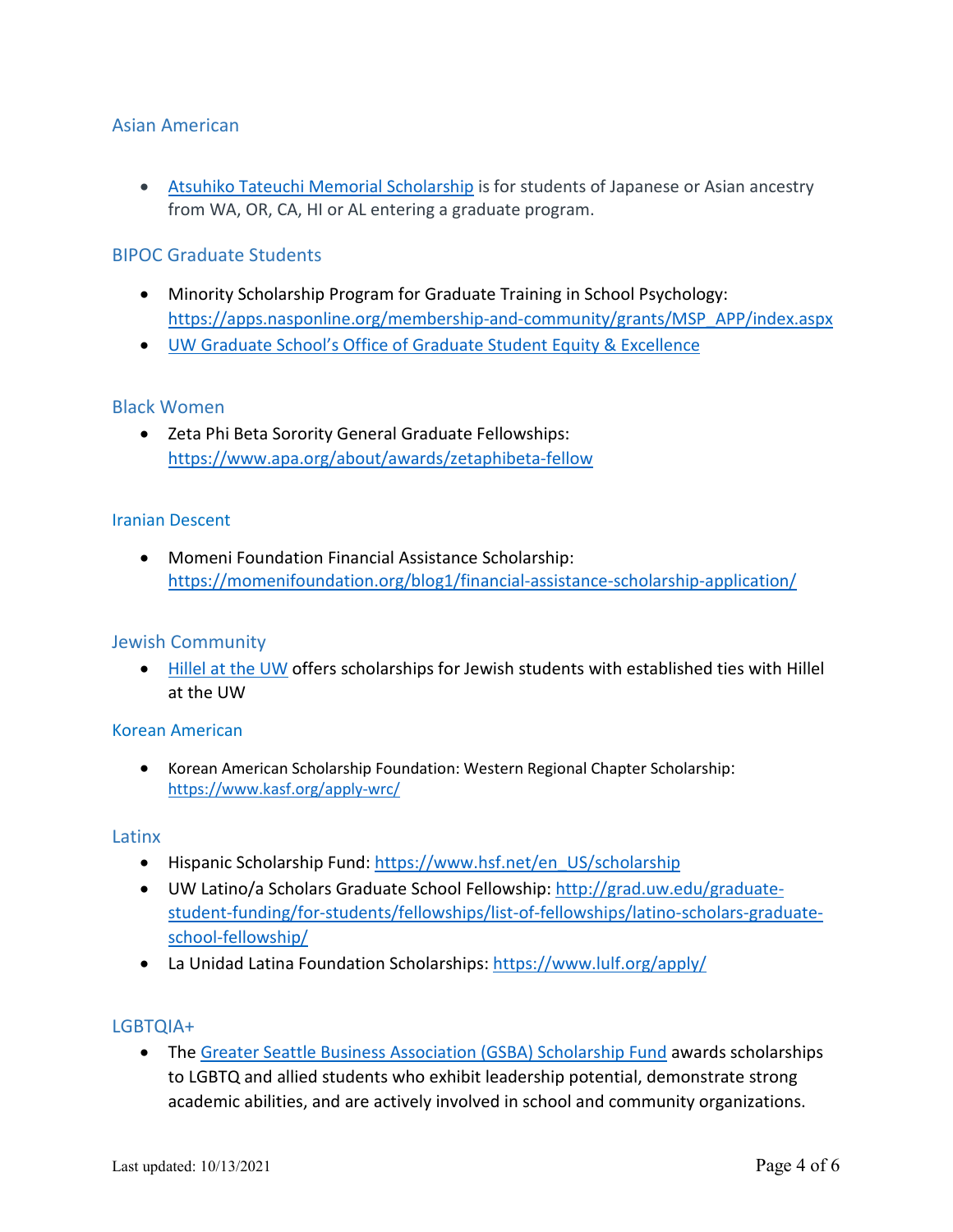Founded in 1991, the GSBA Scholarship Fund has awarded over 650 scholarships totaling over \$3 million.

- The [J.C./Lady Graytop Memorial Scholarship Fund](http://www.imperialcourtofseattle.org/scholarship) has awarded over \$60,000 in various scholarships to deserving students who are residents of Washington state. Preference is given to students who self-identify as LGBT, members of LGBT families, or straight allies who have been strongly supportive of the LGBT community.
- The [Point Foundation Scholars Program](https://www.pointfoundation.org/point-apply/apply-now/) offers funding to promising lesbian, gay, bisexual, transgender, and queer students in financial need so that they can achieve their full academic and leadership potential.
- The [Pride Foundation](https://www.pridefoundation.org/what-we-do/scholarships/) offers over 50 different types of scholarships to students who are residents of a Northwest state through a single application. All funds promote leadership and diversity in the LGBTQ community.
- STEPS offers scholarships and resources for LGBTQ students to explore: [https://www.publicservicedegrees.org/financial-aid/lgbtqia-students-scholarships](https://psych.us13.list-manage.com/track/click?u=45410c3ae45cdd1ca12bcd668&id=6bac37f655&e=5ced402f62)[resources/](https://psych.us13.list-manage.com/track/click?u=45410c3ae45cdd1ca12bcd668&id=6bac37f655&e=5ced402f62)
- [Stonewall Community Foundation Traub-Dicker Rainbow Scholarship](https://www.stonewallfoundation.org/scholarships/) supports lesbian women pursuing higher education, including graduate school.

# Muslim Community

• [The Dr and Mrs. Amir-Hossein Naini Graduate School Scholarship Fund](https://www.iman-wa.org/scholarship) exists to assist those who are seeking a U.S. graduate degree in any discipline who have shown the potential for great vision, leadership and professionalism in serving Muslim and non-Muslim communities.

# Native American/American Indian/Alaska Native

The resources and scholarships below were recommended by the University of Washington's Tribal Liaison and Director of the wǝłǝbʔaltx<sup>w</sup> - Intellectual House, Iisaaksiichaa Ross Braine  $(dabraine@uw.edu)$ . These funding sources require proof of lineage or tribal membership.

- American Indian College Fund: [collegefund.org](http://collegefund.org/)
- American Indian Graduate Center: [www.aigcs.org](http://www.aigcs.org/)
- American Indian Higher Education Consortium[: aihec.org](http://aihec.org/)
- Cobell Scholarship: [cobellscholar.org](http://cobellscholar.org/)
- American Indian Endowed Scholarship: [https://wsac.wa.gov/american-indian-endowed](https://wsac.wa.gov/american-indian-endowed-scholarship)[scholarship](https://wsac.wa.gov/american-indian-endowed-scholarship)

#### New Americans

• Paul & Daisy Soros Fellowship for New Americans:<http://www.pdsoros.org/>